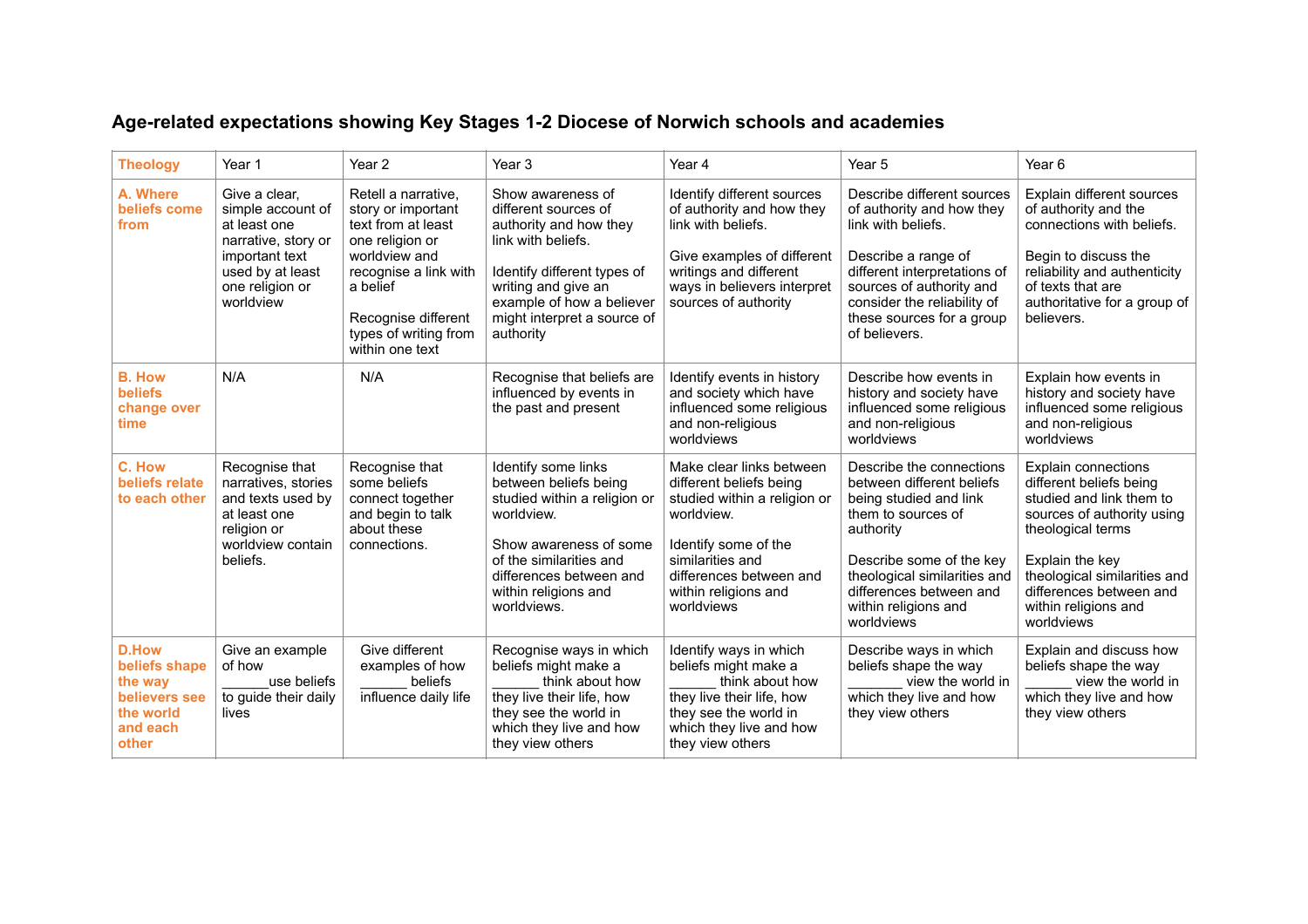| <b>Philosophy</b>                                                      | Year 1                                                                                                                                                                                                          | Year 2                                                                                                                                                                                                                   | Year <sub>3</sub>                                                                                                                                                                                                  | Year 4                                                                                                                                                                                                                                                                        | Year 5                                                                                                                                                                                                                                                     | Year <sub>6</sub>                                                                                                                                                                                                                                                                                |
|------------------------------------------------------------------------|-----------------------------------------------------------------------------------------------------------------------------------------------------------------------------------------------------------------|--------------------------------------------------------------------------------------------------------------------------------------------------------------------------------------------------------------------------|--------------------------------------------------------------------------------------------------------------------------------------------------------------------------------------------------------------------|-------------------------------------------------------------------------------------------------------------------------------------------------------------------------------------------------------------------------------------------------------------------------------|------------------------------------------------------------------------------------------------------------------------------------------------------------------------------------------------------------------------------------------------------------|--------------------------------------------------------------------------------------------------------------------------------------------------------------------------------------------------------------------------------------------------------------------------------------------------|
| A.The<br><b>Nature of</b><br>knowledge,<br>meaning<br>and<br>existence | Ask questions<br>about the world<br>around them and<br>talk about these<br>questions.<br>Begin to make<br>connections<br>between using<br>their senses and<br>what they know<br>about the world<br>around them. | Talk about the<br>questions a story or<br>practice from a<br>religion or worldview<br>might make them<br>ask about the world<br>around them<br>Talk about what<br>people mean when<br>they say they 'know'<br>something. | Recognise that there are<br>many different religious<br>and non-religious<br>answers to questions<br>people raise about the<br>world around them<br>Talk about the difference<br>between knowing and<br>believing. | Describe different<br>philosophical answers to<br>questions about the world<br>around them, including<br>questions relating to<br>meaning and existence<br>Begin to use philosophical<br>vocabulary when<br>discussing issues relating<br>to truth, reality and<br>knowledge. | Explain different<br>philosophical answers to<br>questions about the world<br>around them, including<br>questions relating to<br>meaning and existence.<br>Explain some of the<br>different ways in which<br>philosophers understand<br>abstract concepts. | Begin to analyse and<br>evaluate a range of<br>philosophical answers to<br>questions about the world<br>around them, including<br>questions relating to<br>meaning and existence<br>Begin to analyse and<br>evaluate different ways in<br>which philosophers<br>understand abstract<br>concepts. |
| <b>B.How and</b><br>whether<br>things make<br><b>sense</b>             | Give a simple<br>reason using the<br>word 'because'<br>when talking about<br>religion and belief                                                                                                                | Give a reason to say<br>why someone might<br>hold a particular<br>belief using the word<br>'because'                                                                                                                     | Decide if a reason or<br>argument based on a<br>religion or belief makes<br>sense to them and is<br>expressed clearly.<br>Use more than one<br>reason to support their<br>view.                                    | Begin to weigh up whether<br>different reasons and<br>arguments are expressed<br>coherently when studying<br>religion and belief<br>Give reasons for more<br>than one point of view,<br>providing pieces of<br>evidence to support these<br>views                             | Explain, using a range of<br>reasons, whether a<br>position or argument is<br>coherent and logical.<br>Link a range of different<br>pieces of evidence<br>together to form a<br>coherent argument                                                          | Begin to analyse and<br>evaluate whether a<br>position or argument is<br>coherent and logical and<br>show increasing<br>awareness of divergence<br>of opinion.<br>Use well-chosen pieces of<br>evidence to support and<br>counter a particular<br>argument                                       |
| <b>C.Issues of</b><br>right and<br>wrong, good<br>and bad              | Using religious<br>and belief stories<br>to talk about how<br>beliefs impact on<br>how people<br>behave                                                                                                         | Using religious and<br>belief stories, make<br>connections<br>between peoples'<br>beliefs about right<br>and wrong and their<br>actions.                                                                                 | Recognise that it is<br>difficult to define 'right',<br>'wrong', 'good' and 'bad'.<br>Recognise some of the<br>similarities and<br>differences between<br>these ideas.                                             | Describe a range of<br>answers to ethical and<br>moral questions, showing<br>awareness of the diversity<br>of opinion and why there<br>are differences.                                                                                                                       | Explain a range of<br>answers to ethical and<br>moral questions and<br>issues, drawing<br>conclusions and showing<br>awareness of diversity of<br>opinion and why there are<br>differences.                                                                | Begin to analyse and<br>evaluate a range of<br>different answers to ethical<br>and moral questions/<br>issues, showing an<br>understanding of the<br>connections between<br>beliefs, practices and<br>behaviour.                                                                                 |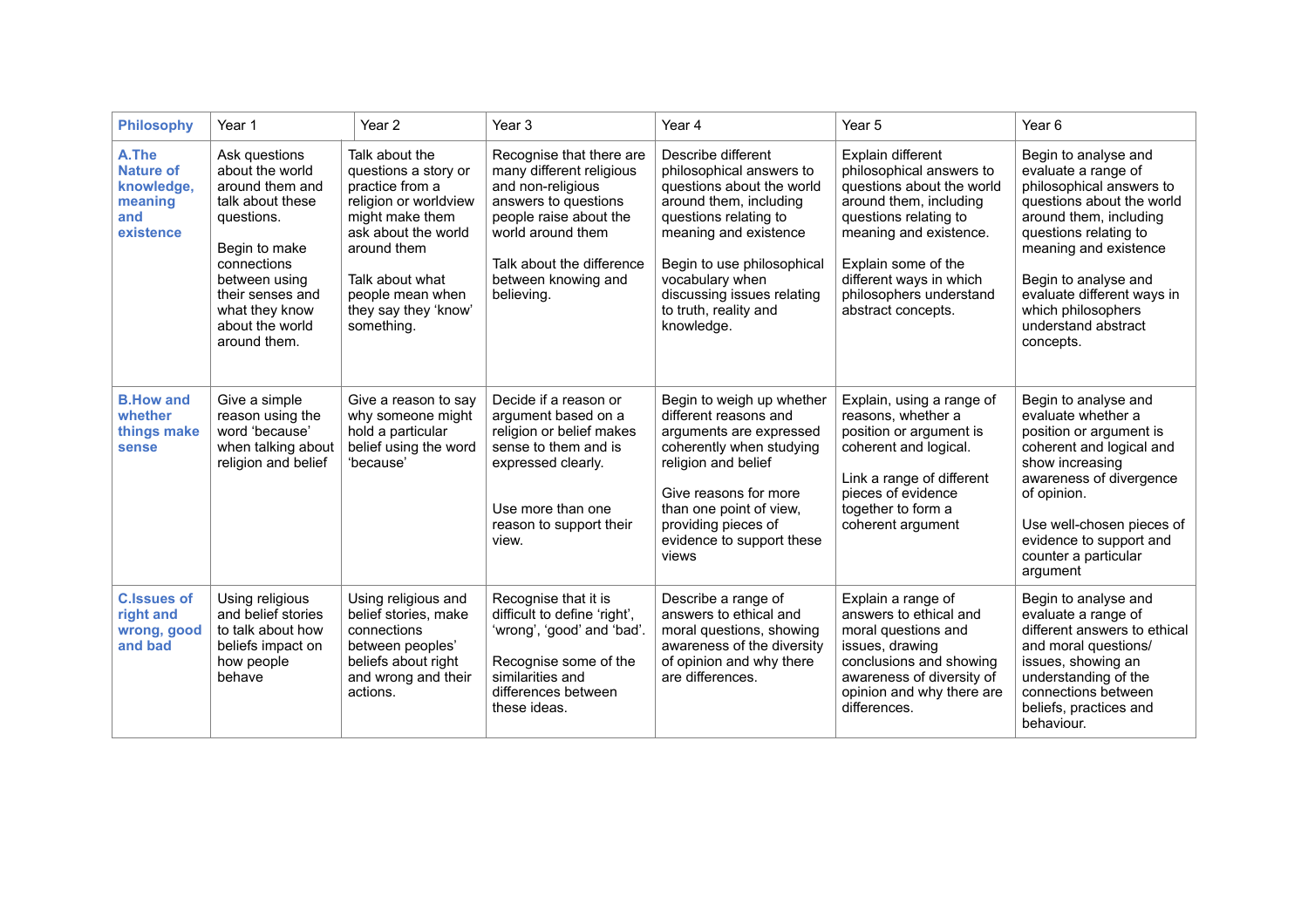|    | <b>Human/Social</b><br><b>Sciences</b>                                                                                                      | Year 1                                                                                                                                                | Year <sub>2</sub>                                                                                                             | Year <sub>3</sub>                                                                                                                                                            | Year 4                                                                                                                                                                                                                             | Year 5                                                                                                                                                                                                                                                      | Year <sub>6</sub>                                                                                                                                                                                                                                                                                       |
|----|---------------------------------------------------------------------------------------------------------------------------------------------|-------------------------------------------------------------------------------------------------------------------------------------------------------|-------------------------------------------------------------------------------------------------------------------------------|------------------------------------------------------------------------------------------------------------------------------------------------------------------------------|------------------------------------------------------------------------------------------------------------------------------------------------------------------------------------------------------------------------------------|-------------------------------------------------------------------------------------------------------------------------------------------------------------------------------------------------------------------------------------------------------------|---------------------------------------------------------------------------------------------------------------------------------------------------------------------------------------------------------------------------------------------------------------------------------------------------------|
| А. | The diverse<br>nature of<br>religion                                                                                                        | Recognise<br>that people<br>have different<br>beliefs and<br>that some<br>people follow<br>religions and<br>others non-<br>religious<br>worldviews    | Recognise the<br>names of different<br>religions, religious<br>beliefs and<br>worldviews and use<br>them correctly.           | Identify some of the<br>ways people use the<br>terms 'religion' and<br>'belief' when exploring<br>religions, beliefs and<br>worldviews.                                      | Describe the difference<br>between the terms<br>'religion' and 'belief' when<br>exploring religions,<br>beliefs and worldviews.                                                                                                    | Explain the different ways<br>in which the terms<br>'religion' and "belief' are<br>used by followers from<br>within a religion or<br>worldview and those from<br>outside it.<br>Show awareness that<br>talking about religion and<br>belief can be complex. | Begin to analyse and<br>evaluate the varying use of<br>the terms 'religion' and<br>'belief' by followers from<br>within a religion or<br>worldview and those from<br>outside it.<br>Recognise some areas of<br>controversy when<br>interpreting and explaining<br>the nature of religion and<br>belief. |
| В. | <b>Diverse ways</b><br>in which<br>people<br>practice and<br>express<br><b>beliefs</b>                                                      | Recognise<br>some of the<br>symbols,<br>artefacts and<br>practices used<br>by people of<br>different<br>religions and<br>beliefs in the<br>local area | Identify evidence of<br>religion and belief<br>especially in the<br>local area.                                               | Identify some similarities<br>and differences in how<br>people practise and<br>express beliefs both<br>within and between at<br>least two different<br>religions/worldviews. | Describe some of the<br>varying ways in which<br>religions and beliefs are<br>practised locally and<br>nationally (both within<br>and between religions/<br>worldviews) with<br>reference to at least two<br>religions/worldviews. | Explain some of the<br>varying ways in which<br>religions and beliefs are<br>practised locally and<br>nationally (both within and<br>between religions/<br>worldviews) with reference<br>to at least two different<br>religions/worldviews.                 | Begin to analyse and<br>evaluate the varying ways<br>in which religions and<br>beliefs are practised<br>locally, nationally and<br>globally (both within and<br>between religions/<br>worldviews) with reference<br>to at least two different<br>religions/worldviews.                                  |
| C. | The ways in<br>which beliefs<br>shape<br><b>individual</b><br>identity, and<br>impact on<br>communities<br>and society<br>and vice<br>versa | Recognise<br>that beliefs<br>can have an<br>impact on a<br>believer's<br>daily life, their<br>family or local<br>community.                           | Identify ways in<br>which beliefs can<br>have an impact on a<br>believer's daily life,<br>their family or local<br>community. | Identify a range of ways<br>in which beliefs can<br>have an impact on a<br>believer's daily life, their<br>family, community and<br>society.                                 | Describe ways in which<br>beliefs can impact on and<br>influence individual lives,<br>communities and society<br>and show awareness of<br>how individuals.<br>communities and society<br>can also shape beliefs.                   | Explain how beliefs impact<br>on and influence individual<br>lives, communities and<br>society, and how<br>individuals, communities<br>and society can also<br>shape beliefs.                                                                               | Begin to analyse and<br>evaluate how beliefs<br>impact on, influence and<br>change individual lives,<br>communities and society.<br>and how individuals.<br>communities and society<br>can also shape beliefs.                                                                                          |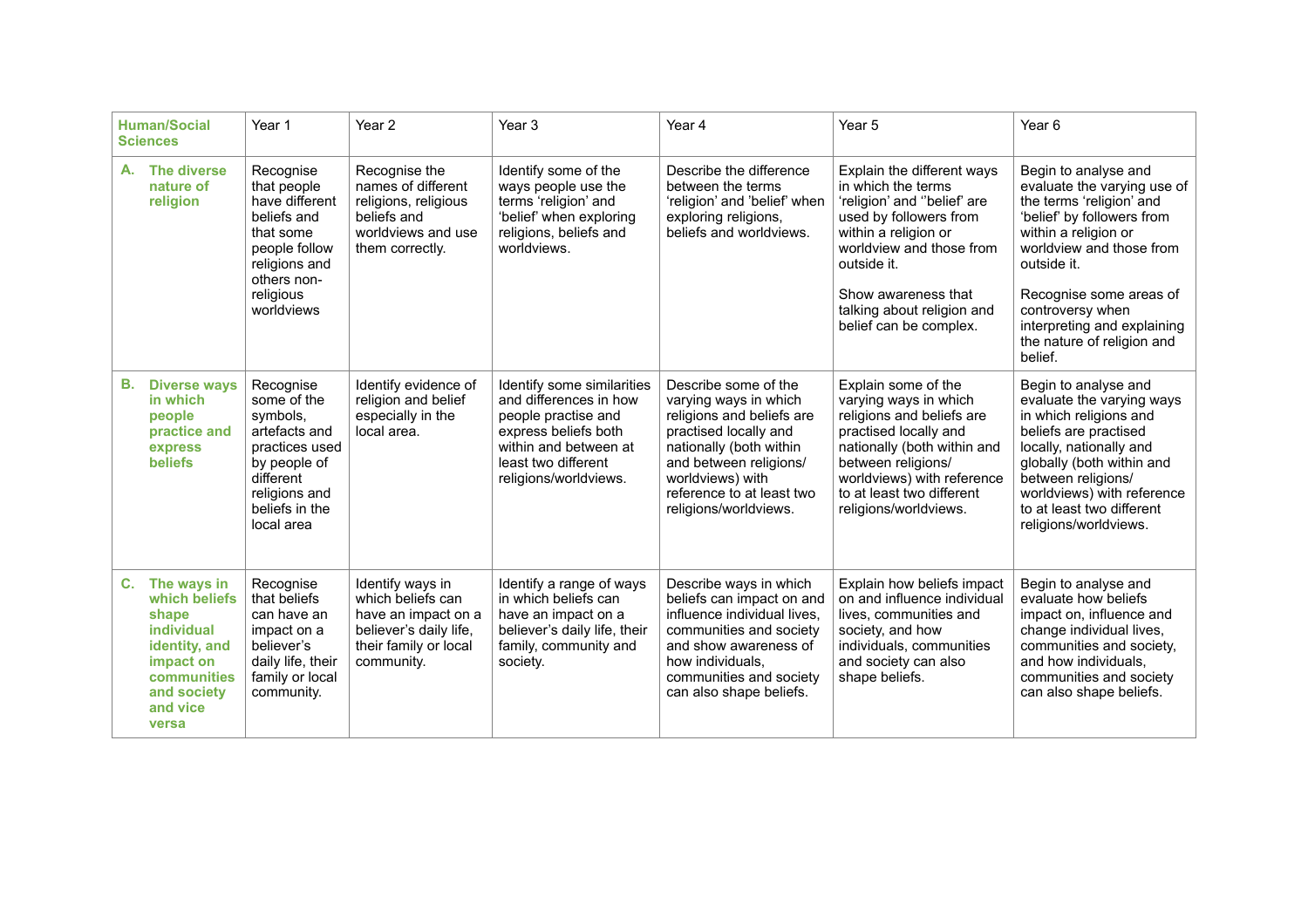| <b>Theology</b>                                 | Year 5                                                                                                                                                                                                                                              | Year 6                                                                                                                                                                                                                                         | Year 7                                                                                                                                                                                                                                                                                                                                                      | Year 8                                                                                                                                                                                                                                                                                                                                                                                                                        | Year 9                                                                                                                                                                                                                                                                                                                                                                                                                          |
|-------------------------------------------------|-----------------------------------------------------------------------------------------------------------------------------------------------------------------------------------------------------------------------------------------------------|------------------------------------------------------------------------------------------------------------------------------------------------------------------------------------------------------------------------------------------------|-------------------------------------------------------------------------------------------------------------------------------------------------------------------------------------------------------------------------------------------------------------------------------------------------------------------------------------------------------------|-------------------------------------------------------------------------------------------------------------------------------------------------------------------------------------------------------------------------------------------------------------------------------------------------------------------------------------------------------------------------------------------------------------------------------|---------------------------------------------------------------------------------------------------------------------------------------------------------------------------------------------------------------------------------------------------------------------------------------------------------------------------------------------------------------------------------------------------------------------------------|
| <b>A.Where</b><br>beliefs come<br>from          | Describe different<br>sources of authority<br>and how they link with<br>beliefs.<br>Describe a range of<br>different interpretations<br>of sources of authority<br>and consider the<br>reliability of these<br>sources for a group of<br>believers. | Explain different sources of<br>authority and the<br>connections with beliefs.<br>Begin to discuss the<br>reliability and authenticity<br>of texts that are<br>authoritative for a group of<br>believers.                                      | Begin to analyse and evaluate<br>different sources of authority,<br>considering the writings of key<br>thinkers, and how these have<br>shaped and formed beliefs.<br>Begin to analyse a range of<br>genre and interpretations of<br>sources of authority applying<br>knowledge of reliability of<br>sources when enquiring into<br>religions and worldviews | Begin to contextualise and<br>evaluate sources of authority<br>including the writings of a<br>range of key thinkers and how<br>these have shaped and formed<br>beliefs<br>Begin to evaluate a range of<br>genre and interpretations of<br>sources of authority applying<br>knowledge of authenticity,<br>historical accuracy and<br>authorship coherently and<br>competently when enquiring<br>into religions and worldviews. | Contextualise, analyse and<br>evaluate where beliefs come<br>from using evidence relating to<br>sources of authority, teachings<br>and interpretations, the writing<br>of key thinkers and the impact<br>of experiences.<br>Contextualise, analyse and<br>evaluate propositions about<br>the reliability, authenticity,<br>historical accuracy and<br>authorship of sources when<br>enquiring into religions and<br>worldviews. |
| <b>B.How beliefs</b><br>change over<br>time     | Describe how events in<br>history and society<br>have influenced some<br>religious and non-<br>religious worldviews                                                                                                                                 | Explain how events in<br>history and society have<br>influenced some religious<br>and non-religious<br>worldviews                                                                                                                              | Begin to analyse and evaluate<br>how events in history and<br>society have influenced some<br>religious and non-religious<br>worldviews                                                                                                                                                                                                                     | Begin to contextualise and<br>evaluate the impact of events<br>in history and society on<br>shaping and changing some<br>religious and non-religious<br>worldviews                                                                                                                                                                                                                                                            | Contextualise, analyse and<br>evaluate the impact of events<br>in history and society on<br>shaping and changing religious<br>and non-religious beliefs over<br>time                                                                                                                                                                                                                                                            |
| <b>C.How beliefs</b><br>relate to each<br>other | Describe the<br>connections between<br>different beliefs being<br>studied and link them to<br>sources of authority<br>Describe some of the<br>key theological<br>similarities and<br>differences between<br>and within religions and<br>worldviews  | Explain connections<br>different beliefs being<br>studied and link them to<br>sources of authority using<br>theological terms<br>Explain the key theological<br>similarities and differences<br>between and within<br>religions and worldviews | Begin to analyse and evaluate<br>connections between sources<br>of authority and key concepts<br>or beliefs studied using<br>theological terms accurately.<br>Begin to analyse the key<br>theological similarities and<br>differences between and within<br>religions and worldviews.                                                                       | Analyse and evaluate how<br>beliefs and concepts relate to<br>each other competently<br>drawing on theological<br>terminology and using a range<br>of sources of authority as<br>evidence.<br>Begin to evaluate the key<br>theological similarities and<br>differences between and within<br>religions and worldviews.                                                                                                        | Contextualise, analyse and<br>evaluate how beliefs and<br>concepts relate to each other<br>drawing on theological<br>terminology and a range of<br>sources of authority as<br>evidence.<br>Theorise about the different<br>ways of understanding the key<br>theological similarities and<br>differences between and within<br>and worldviews.                                                                                   |

## **Age-related expectations showing Key Stage 2-3 for Diocese of Norwich schools and academies**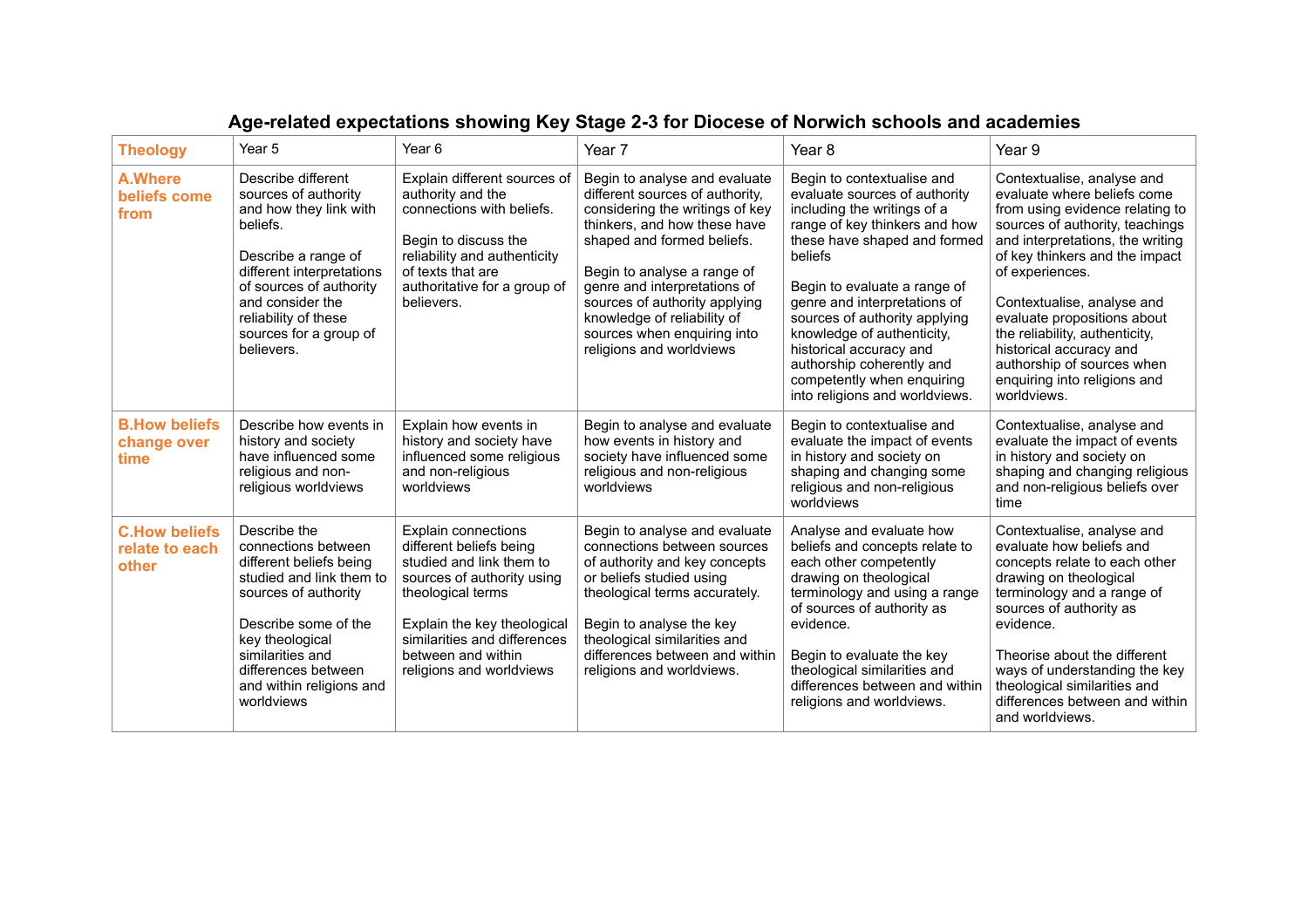| D.How beliefs<br>shape the way<br>believers see<br>the world and<br>each other | Describe ways in which<br>beliefs shape the way<br>view the world<br>in which they live and<br>how they view others | Explain and discuss how<br>beliefs shape the way<br>view the world in<br>which they live and how<br>∣ thev view others | Begin to analyse and evaluate<br>how beliefs shape the way<br>view the world in<br>which they live and how they<br>view others | Analyse and evaluate how<br>beliefs shape the way<br>view the world in which they<br>I live and how they view others | Contextualise, analyse and<br>evaluate propositions about<br>how beliefs shape the way<br>view the world in which<br>they live and how they view<br>others |
|--------------------------------------------------------------------------------|---------------------------------------------------------------------------------------------------------------------|------------------------------------------------------------------------------------------------------------------------|--------------------------------------------------------------------------------------------------------------------------------|----------------------------------------------------------------------------------------------------------------------|------------------------------------------------------------------------------------------------------------------------------------------------------------|
|--------------------------------------------------------------------------------|---------------------------------------------------------------------------------------------------------------------|------------------------------------------------------------------------------------------------------------------------|--------------------------------------------------------------------------------------------------------------------------------|----------------------------------------------------------------------------------------------------------------------|------------------------------------------------------------------------------------------------------------------------------------------------------------|

| <b>Philosophy</b>                                                   | Year 5                                                                                                                                                                                                                                                     | Year <sub>6</sub>                                                                                                                                                                                                                                                                                | Year 7                                                                                                                                                                                                                                                                                                                                             | Year <sub>8</sub>                                                                                                                                                                                                                                                                                                                                                                                                                | Year 9                                                                                                                                                                                                                                                                                                                                                            |
|---------------------------------------------------------------------|------------------------------------------------------------------------------------------------------------------------------------------------------------------------------------------------------------------------------------------------------------|--------------------------------------------------------------------------------------------------------------------------------------------------------------------------------------------------------------------------------------------------------------------------------------------------|----------------------------------------------------------------------------------------------------------------------------------------------------------------------------------------------------------------------------------------------------------------------------------------------------------------------------------------------------|----------------------------------------------------------------------------------------------------------------------------------------------------------------------------------------------------------------------------------------------------------------------------------------------------------------------------------------------------------------------------------------------------------------------------------|-------------------------------------------------------------------------------------------------------------------------------------------------------------------------------------------------------------------------------------------------------------------------------------------------------------------------------------------------------------------|
| <b>A.The Nature</b><br>οf<br>knowledge,<br>meaning and<br>existence | Explain different<br>philosophical answers to<br>questions about the world<br>around them, including<br>questions relating to meaning<br>and existence.<br>Explain some of the different<br>ways in which philosophers<br>understand abstract<br>concepts. | Begin to analyse and<br>evaluate a range of<br>philosophical answers to<br>questions about the world<br>around them, including<br>questions relating to meaning<br>and existence<br>Begin to analyse and<br>evaluate different ways in<br>which philosophers<br>understand abstract<br>concepts. | Analyse and evaluate a<br>range of philosophical<br>answers to questions about<br>the world around them<br>including questions relating<br>to meaning and existence<br>Analyse and evaluate<br>different ways in which<br>philosophers understand<br>knowledge, demonstrating<br>with examples that not<br>everything can be known for<br>certain. | Analyse and evaluate a<br>range of philosophical<br>answers to questions of<br>knowledge, meaning and<br>existence, showing<br>increasing awareness of the<br>impact of culture and context<br>on divergence of opinion.<br>Begin to contextualise and<br>evaluate the diverse ways in<br>which philosophers<br>understand knowledge.                                                                                            | Contextualise, analyse and<br>evaluate a range of<br>philosophical answers to<br>questions of knowledge,<br>meaning and existence and<br>critique those of others<br>discussing areas of strength,<br>weakness and uncertainty.<br>Contextualise, analyse and<br>evaluate the diverse ways in<br>which philosophers<br>understand the nature of<br>knowledge.     |
| <b>B.How and</b><br>whether<br>things make<br>sense                 | Explain, using a range of<br>reasons, whether a position<br>or argument is coherent and<br>logical.<br>Link a range of different<br>pieces of evidence together<br>to form a coherent argument                                                             | Begin to analyse and<br>evaluate whether a position<br>or argument is coherent and<br>logical and show increasing<br>awareness of divergence of<br>opinion.<br>Use well-chosen pieces of<br>evidence to support and<br>counter a particular argument                                             | Analyse and evaluate<br>whether a position or<br>argument is coherent and<br>logical, explaining with<br>reasons any divergence of<br>opinion.<br>Use principles, analogies and<br>well-researched evidence to<br>support a particular argument<br>and counter this view.                                                                          | Analyse and evaluate<br>whether a position or<br>argument is coherent and<br>logical, explaining with<br>reasons any divergence of<br>opinion and showing<br>increasing awareness of the<br>impact of culture and society<br>Demonstrate comprehensive<br>evidence of the process of<br>reasoning when forming an<br>argument and when creating<br>counter arguments, showing<br>awareness of their own<br>cultural assumptions. | Comprehensively assess<br>whether a range of positions<br>or arguments are coherent<br>and logical evaluating their<br>validity and significance and<br>explaining conclusions with<br>reasons and evidence<br>Create and test their own<br>and others well substantiated<br>arguments or hypothesis<br>drawing conclusions based<br>on the process of reasoning. |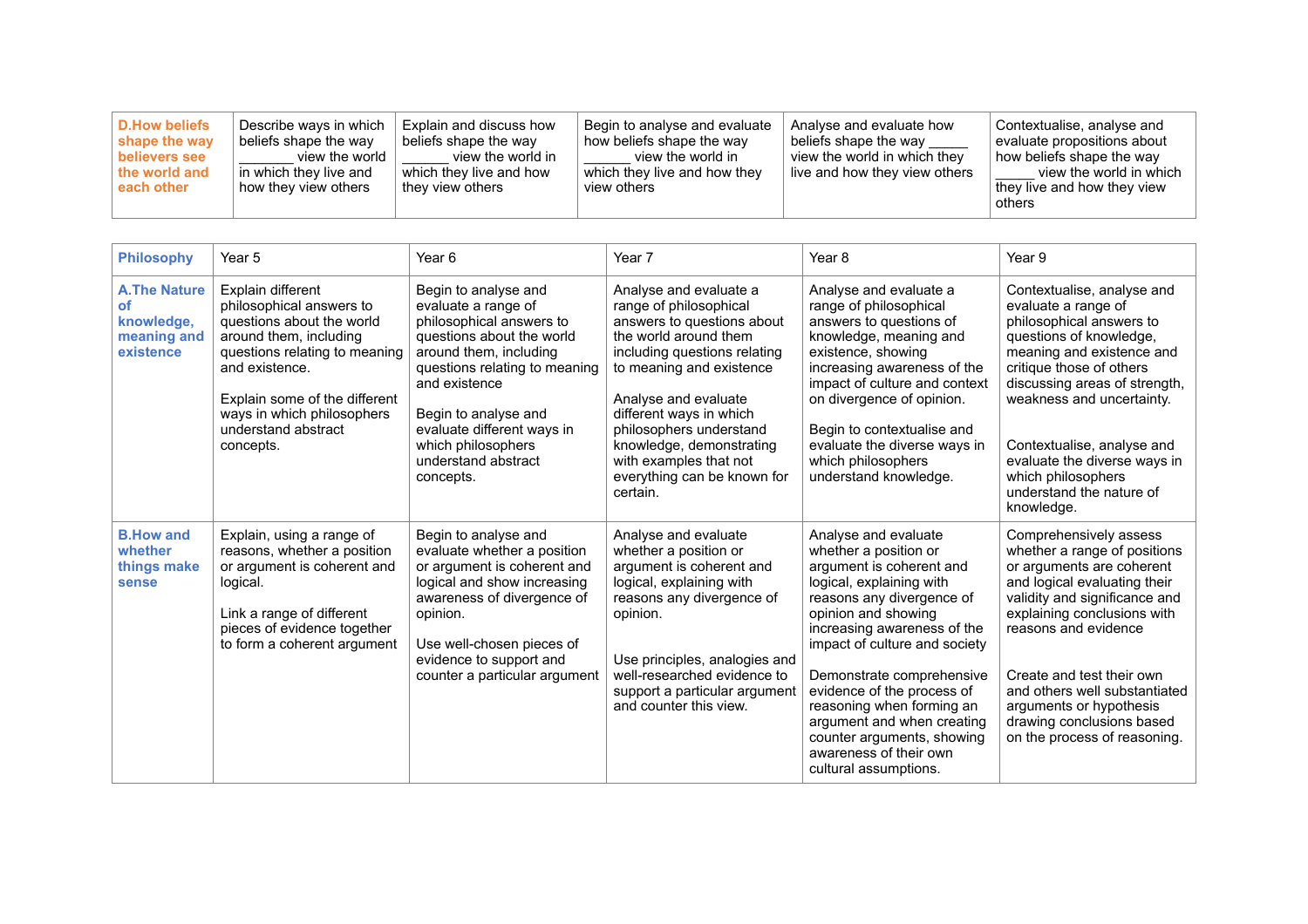| <b>C.Issues of</b><br>right and<br>wrong, good<br>and bad | Explain a range of answers<br>to ethical and moral<br>questions and issues,<br>drawing conclusions and<br>showing awareness of<br>diversity of opinion and why<br>there are differences. | Begin to analyse and<br>evaluate a range of different<br>answers to ethical and moral<br>questions/issues, showing an<br>understanding of the<br>connections between beliefs.<br>practices and behaviour. | Analyse and evaluate a<br>range of different answers to<br>ethical and moral questions/<br>issues, showing coherent<br>understanding of the<br>connections between beliefs.<br>practices and behaviour. | Begin to contextualise and<br>evaluate the different<br>answers to ethical and moral<br>questions/issues drawing on<br>a range of disciplines and<br>research methods. | Contextualise, analyse and<br>evaluate the diverse ways in<br>which people answer ethical<br>and moral questions/issues<br>drawing on a range of<br>disciplines and research<br>methods. |
|-----------------------------------------------------------|------------------------------------------------------------------------------------------------------------------------------------------------------------------------------------------|-----------------------------------------------------------------------------------------------------------------------------------------------------------------------------------------------------------|---------------------------------------------------------------------------------------------------------------------------------------------------------------------------------------------------------|------------------------------------------------------------------------------------------------------------------------------------------------------------------------|------------------------------------------------------------------------------------------------------------------------------------------------------------------------------------------|
|-----------------------------------------------------------|------------------------------------------------------------------------------------------------------------------------------------------------------------------------------------------|-----------------------------------------------------------------------------------------------------------------------------------------------------------------------------------------------------------|---------------------------------------------------------------------------------------------------------------------------------------------------------------------------------------------------------|------------------------------------------------------------------------------------------------------------------------------------------------------------------------|------------------------------------------------------------------------------------------------------------------------------------------------------------------------------------------|

| <b>Human and</b><br><b>Social</b><br><b>Sciences</b>                                     | Year 5                                                                                                                                                                                                                                                   | Year <sub>6</sub>                                                                                                                                                                                                                                                                                    | Year 7                                                                                                                                                                                                                                                                | Year <sub>8</sub>                                                                                                                                                                                                                                                                                | Year 9                                                                                                                                                                                                                                                                                                                                                                                        |
|------------------------------------------------------------------------------------------|----------------------------------------------------------------------------------------------------------------------------------------------------------------------------------------------------------------------------------------------------------|------------------------------------------------------------------------------------------------------------------------------------------------------------------------------------------------------------------------------------------------------------------------------------------------------|-----------------------------------------------------------------------------------------------------------------------------------------------------------------------------------------------------------------------------------------------------------------------|--------------------------------------------------------------------------------------------------------------------------------------------------------------------------------------------------------------------------------------------------------------------------------------------------|-----------------------------------------------------------------------------------------------------------------------------------------------------------------------------------------------------------------------------------------------------------------------------------------------------------------------------------------------------------------------------------------------|
| A. The diverse<br>nature of<br>religion                                                  | Explain the different ways in<br>which the terms 'religion' and<br>"belief' are used by followers<br>from within a religion or<br>worldview and those from<br>outside it.<br>Show awareness that talking<br>about religion and belief can<br>be complex. | Begin to analyse and<br>evaluate the varying use of<br>the terms 'religion' and<br>'belief' by followers from<br>within a religion or worldview<br>and those from outside it.<br>Recognise some areas of<br>controversy when<br>interpreting and explaining<br>the nature of religion and<br>belief. | Analyse and evaluate the<br>varying use of the terms<br>'religion', 'belief' and<br>'spiritual' by followers from<br>within a religion or worldview<br>and those from outside it.<br>Explain some areas of<br>controversy when enquiring<br>into religion and belief. | Begin to contextualise and<br>evaluate the diverse use of<br>the terms 'religion', 'belief'<br>and 'spiritual' by followers<br>from within a religion or<br>worldview and those from<br>outside it.<br>Analyse areas of controversy<br>when enquiring into religion,<br>belief and spirituality. | Contextualise, analyse and<br>evaluate the nature of the<br>terms 'religion', 'belief' and<br>'spiritual' drawing on a wide<br>range of views including<br>those from different<br>disciplines (i.e. theology,<br>philosophy and the human/<br>social sciences) and<br>contexts.<br>Analyse and evaluate areas<br>of controversy when<br>enquiring into religion, belief<br>and spirituality. |
| <b>B.Diverse</b><br>ways in which<br>people<br>practice and<br>express<br><b>beliefs</b> | Explain some of the varying<br>ways in which religions and<br>beliefs are practised locally<br>and nationally (both within<br>and between religions/<br>worldviews) with reference to<br>at least two different<br>religions/worldviews.                 | Begin to analyse and<br>evaluate the varying ways in<br>which religions and beliefs<br>are practised locally,<br>nationally and globally (both<br>within and between religions/<br>worldviews) with reference to<br>at least two different<br>religions/worldviews.                                  | Analyse and evaluate the<br>varying ways in which<br>religions and beliefs are<br>practised locally, nationally<br>and globally (both within and<br>between religions/<br>worldviews) with reference to<br>at least two different<br>religions/worldviews.            | Begin to contextualise and<br>evaluate the diverse ways in<br>which religions and beliefs<br>are practiced, locally,<br>nationally and globally (both<br>within and between religions/<br>worldviews) with reference to<br>at least two religions                                                | Contextualise, analyse and<br>evaluate the varying ways in<br>which religions and beliefs<br>are practised locally,<br>nationally and globally (both<br>within and between religions/<br>worldviews) with reference to<br>at least two different<br>religions/worldviews.                                                                                                                     |